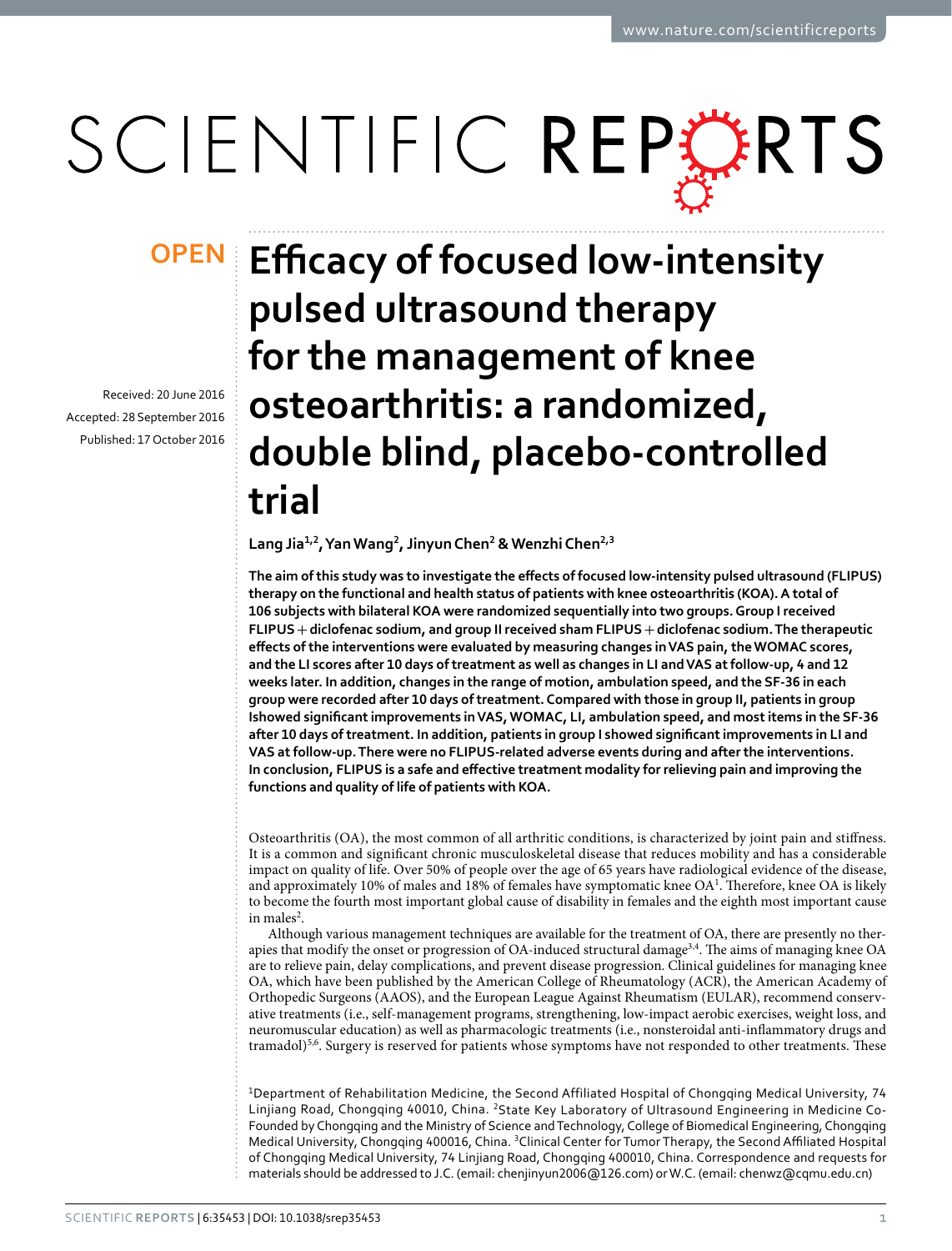recommended methods are not perfect and have many disadvantages: they often are expensive and invasive if surgery is involved, and the adverse effects of NSAIDs are cause for concern. Therefore, innovative and cost-effective approaches that can prevent the development and progression of OA are urgently needed.

Ultrasound (US) treatment has been used as a non-invasive modality for the management of OA for more than 60 years because of its reputed ability to relieve pai[n7](#page-6-6) , reduce edema, increase the range of motion, and accelerate tissue repair<sup>8</sup> via thermal and non-thermal mechanisms (mechanical effects). US can be administered in either a continuous or a pulsed mode. Pulsed US produces non-thermal effects and is beneficial for cartilage health<sup>[9–14](#page-6-8)</sup>, whereas continuous US aims to generate thermal effects that could enhance fibrous tissue extensibility, increase tissue metabolism, promote capillary permeability, and elevate the pain threshold<sup>15-18</sup>. A recent systematic review and meta-analysis suggested that pulsed US is the preferred treatment mode both in terms of more effective pain relief and improved function without significant adverse effects in clinical trials<sup>[19](#page-7-1)</sup>. In addition, US can be administered in either an unfocused or a focused mode. The basic differences between FLIPUS and traditional US are that the main biological effect of FLIPUS is a mechanical effect and the targeted tissue is cartilage, while the biological effect of traditional US is a thermal effect and the targeted tissues are periarticular soft tissue lesions. The results of a number of studies have suggested that unfocused therapeutic US may be useful for reducing the pain and disability associated with knee  $\widetilde{OA}^{20-24}$ . However, few studies of focused low-intensity pulsed US(FLIPUS) have been published that describe knee OA rehabilitation.

Therefore, the purpose of this study was to elucidate the effects of FLIPUS for the management of knee OA. The aim of this prospective randomized double-blind placebo-controlled trial was to evaluate the short-term effectiveness of FLIPUS therapy on pain, physical function, ambulation activity, and health-related quality of life (HRQoL) in patients with knee OA.

#### **Subjects and Methods**

**Subjects.** This prospective randomized placebo-controlled clinical trial was approved by the Institutional Review Board and Hospital Research Ethics Committee of Chongqing Medical University, on April 3, 2014 (approval no. 2014005), and was conducted at the Department of Rehabilitation Medicine, the Second Affiliated Hospital, Chongqing Medical University, Chongqing, China between Feb 2015 and Feb 2016. The Chinese Clinical Trial Registry (a non-profit organization, established according to both the WHO International Clinical Trials Register Platform Standard and Ottawa Group Standard)granted full approval of the study protocol, recruitment materials, and consent form (<http://www.chictr.org.cn>; Registration NO. ChiCTR-IPR- 14005748; Date of registration.2014-12-26). All methods were carried out in accordance with the approved ethical guidelines. After the study had been completely described to the participants, they all signed written informed consent forms.

Each participant was initially interviewed and evaluated by an attending orthopedist, and the evaluation was then confirmed by a well-trained and experienced research team physiatrician. The inclusion criteria were as follows: age > 40 years, knee OA fulfilling the ACR classification criteria<sup>[25](#page-7-3)</sup>, Kellgren & Lawrence class rating of II, and III[26](#page-7-4), knee pain, and limitation on most days within the past 6 months. The exclusion criteria were as follows: rheumatoid arthritis, gouty arthritis, infectious arthritis, a history of knee joint replacement on the study knee, current or past (within 6 months) oral or intra-articular corticosteroid use, physiotherapy, acupuncture treatment, the use of exercises specifically for the knee within the past 6 months, a medical condition that precludes safe exercise (such as uncontrolled hypertension, a heart condition, hematological diseases coagulopathy, gastrointestinal ulcers, or a hemorrhage), a history of taking NSAIDs or symptomatic slow-acting drugs for OA (diacerein, hyaluronic acid) within the previous 30 days, or theinability to complete the study.

**Study Design.** This pilot study was designed according to the CONSORT 2010 statement<sup>27</sup>. The study procedure is outlined in [Fig. 1.](#page-2-0) All participants who fulfilled the study design criteria were assessed. Specifically, a detailed medical history was taken, a detailed physical examination was performed, and patients were questioned about their age, sex, weight, height, and duration of knee OA. Participants were assigned into group I (FLIPUS + diclofenac sodium sustained-release tablets) or group II (sham FLIPUS + diclofenac sodium sustained-release tablets) at a 1:1 ratio in a random and double-blinded manner. Randomization was performed using a computer generated list of random numbers, and was stratified by gender to ensure equal numbers of males and females in each group. A statistician who was unaware of the enrollment status assigned participants consecutively to treatment codes that corresponded to labels on otherwise identical concealed containers. Participants, investigators, and outcome assessors were blinded to the treatment for the duration of the study. Treatment assignments were not revealed prior to data collection and analysis.

No physiotherapy and pharmacotherapy were given prior to US treatment to either of the groups. US treatment was applied to both sides of the knee. Group I received FLIPUS for 20min once daily fora total treatment duration of 10 days. Group II received a sham treatment (without energy output) for 20 min for the same treatment period. In low-intensity pulsed US mode, energy output or not, patients wouldn't feel heat or any sensation. Patients and the US device were separated from each other by a curtain so that patients couldn't see the power switch position. These measures were intended to enhanceblinding of the patients. All treatments were standardized using a device that placed the participant in a supine position, and the knee was angled  $\sim$ 90 $^{\circ}$  at the flexion position. The four US probes were close to the surface skin of the ST 35 acupoint (located in the depression lateral to the patellar ligament when the knee is flexed), EX-LE 4 acupoint (located in the depression medial to the patellar ligament when the knee is flexed), and interior and lateral knee joint spaces, respectively ([Fig. 2](#page-2-1)). The cartilage of lateral and medial femoral condyle was the tissue being targeted. The Model CZG200 Ultrasound Therapeutic Device for Arthritis used (Chongqing Haifu Medical Technology Co. Ltd., China) had an ultrasonic transducer diameter of 25 mm, a radius-of-curvature of 28 mm, a frequency of 0.6MHz, a pulse repetition frequency of 300 Hz, a spatial and temporal average intensity ( $I_{sta}$ ) of 120 mW/cm<sup>2</sup>, and a duty cycle of 20%<sup>[28](#page-7-6),[29](#page-7-7)</sup>. The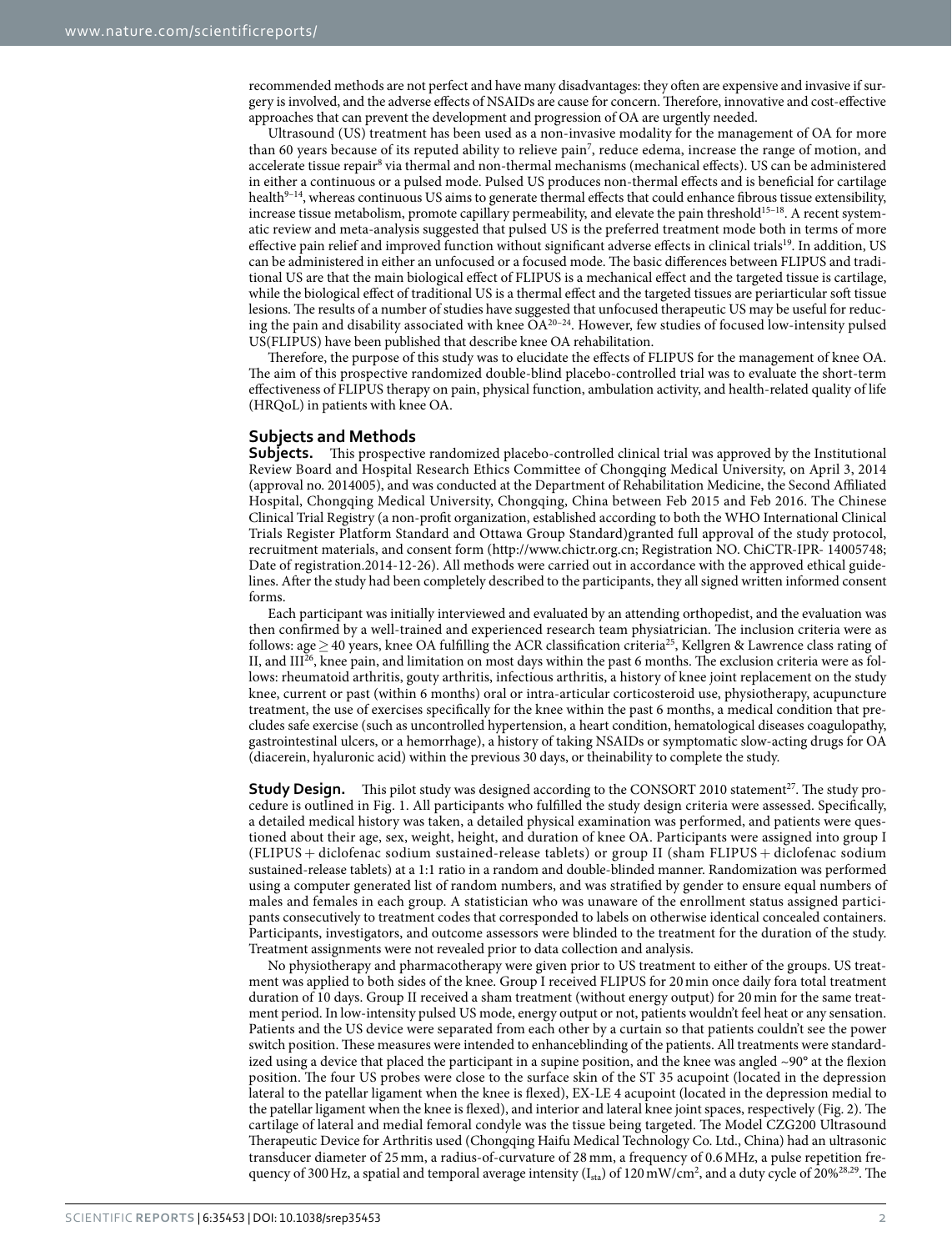

<span id="page-2-0"></span>**Figure 1. CONSORT diagram showing the disposition of patients in the study.** 



<span id="page-2-1"></span>**Figure 2. Procedure used for FLIPUS.** The ST-35, EX-LE 4, interior, and lateral knee joint spaces have been marked and the heads have been fixed to ST 35, EX-LE 4, and the knee joint space.

ellipsoid-shaped acoustic focus was 0.25 mm in diameter and 0.54 mm in length, measured at the full width at half-maximum of the acoustic intensity<sup>30</sup>. At the same time, US therapy patients in Groups I and II received 75 mg oral sustained-release diclofenac sodium tablets (Beijing Novartis Pharma Ltd., China) once daily for the entire 10 day treatment period<sup>31</sup>.

**Outcome Measures.** Clinical assessments of the participants were performed at baseline, after 10 days of treatment, and at follow-up after 4 and 12 weeks. The primary outcome was knee pain on movement for 5minutes, as assessed using the visual analogue scale (VAS). The VAS instrument consisted of a 10-cm horizontal or vertical lines, a score of 0 cm indicated no pain, whereas 10 cm indicated very severe pain<sup>[32](#page-7-10)</sup>. The secondary study outcomes were kneefunctional ability (assessed using the Chinese version of the Western Ontario and McMaster Universities Osteoarthritis Index WOMAC score), disability (assessed using Lequesne index LI), ambulation activity (ambulation speed AS), joint motion (active range of motion ROM), and HRQoL (assessed using the Medical Outcomes Study 36 Short-Form Health Survey SF-36).

The active ROM was measured with plastic goniometer with 25-cm movable double arms, marked in 1-degree increments. This device is reportedly reliable if the patient remains in one position for all measurements<sup>33</sup>. Measurement of knee flexion was performed in the supine position by simultaneously flexing the hip and knee, with the foot on the measured side resting on the table as far as possible. The fully extended knee was considered zero position, and the degrees of maximum flexion, maximum extension, and extension deficit, were recorded. A negative ROM score for extension indicated that the patient was unable to reach the zero position. The angle between maximum flexion and maximum extension was described as the excursion range<sup>22</sup>.

The ambulation time required to walk a distance 50 meters as fast as possible was measured with a stopwatch and recorded in minutes.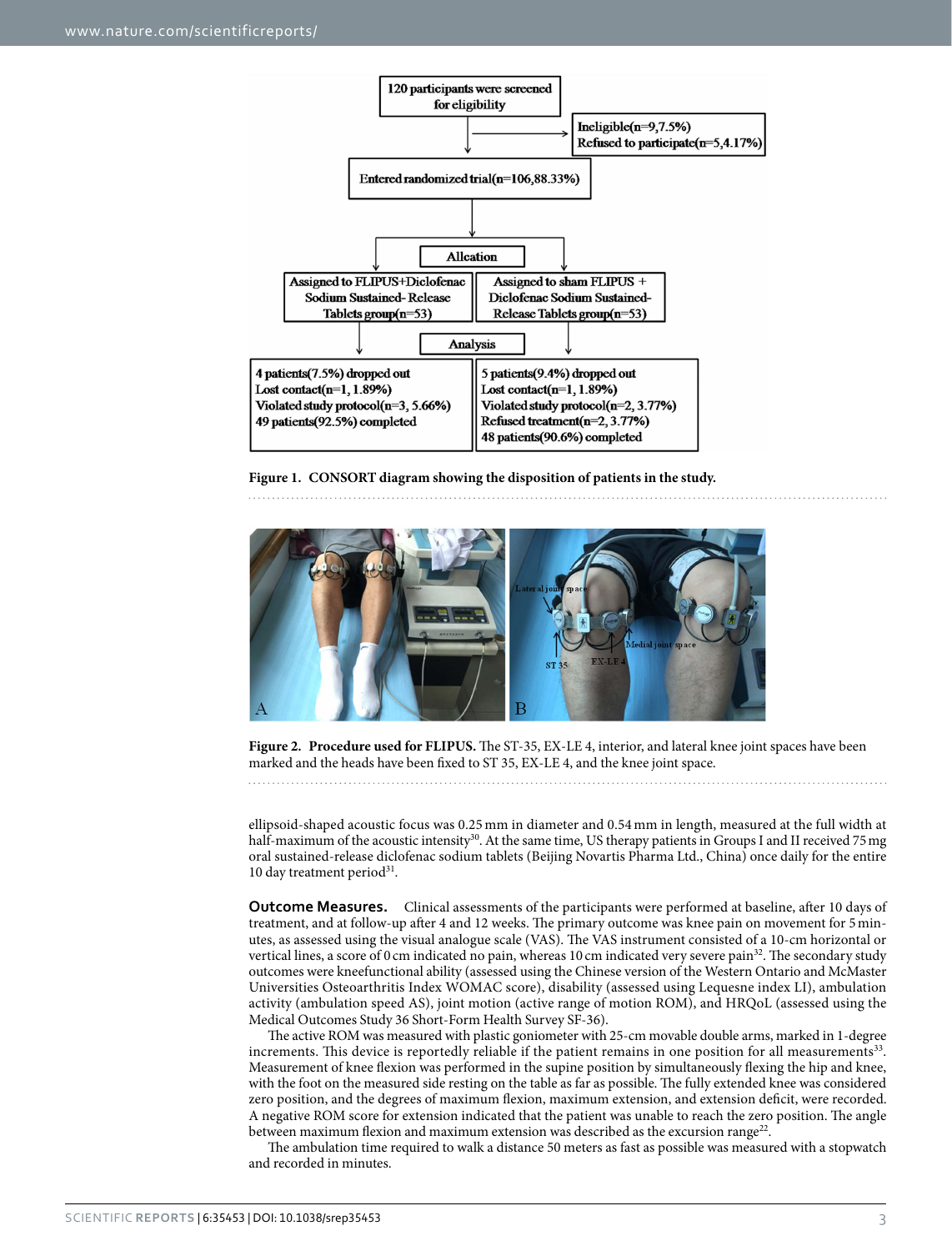<span id="page-3-0"></span>

| Variable                        | $FLIPUS + NSAIDS$ | $Sham$ FLIPUS + NSAIDs | P-value |  |  |  |  |
|---------------------------------|-------------------|------------------------|---------|--|--|--|--|
| n                               | 53                | 53                     |         |  |  |  |  |
| Sex (M/F)                       | 14/39             | 16/37                  | 0.666   |  |  |  |  |
| Age, y                          | $63.42 + 9.73$    | $61.34 + 10.25$        | 0.774   |  |  |  |  |
| BMI, $\text{kg/m}^2$            | $25.79 + 3.46$    | $26.17 + 5.92$         | 0.568   |  |  |  |  |
| Duration of knee OA, month      | $140.36 + 87.32$  | $137.45 + 92.48$       | 0.532   |  |  |  |  |
| SBP, mmHg                       | $125.65 + 8.25$   | $126.35 + 9.79$        | 0.676   |  |  |  |  |
| DBP, mmHg                       | $75.45 + 7.85$    | $76.38 + 7.78$         | 0.725   |  |  |  |  |
| Glucose, mmol/L                 | $9.59 + 8.24$     | $9.69 \pm 7.87$        | 0.458   |  |  |  |  |
| Kellgren & Lawrenceclass rating |                   |                        |         |  |  |  |  |
| Grade II                        | 46(86.79%)        | 44(83.02%)             |         |  |  |  |  |
| Grade III                       | $7(13.21\%)$      | $9(16.98\%)$           |         |  |  |  |  |

Table 1. Baseline Demographic and Clinical Characteristics. NOTE: Data expressed as mean  $\pm$  SD Abbreviations: BMI=body mass index; SBP=systolic blood pressure; DBP=diastolic blood pressure.

**Sample size.** Using an open preliminary study on 20 usual consecutive patients with knee OA we calculated that 95% could be improved in the group I and an estimated 75% could improve in the group II. Thus, if the agreed alpha risk is 5% and the beta risk 20%, 50 patients per group or 53 allowing for 5% loss to follow-up was required for this analysis.

**Statistical Analyses.** Statistical analyses were performed using SPSS 19.0 (SPSS Inc., Chicago, IL, USA). Data are expressed as means  $\pm$  SDs (standard deviation). The calculations were based on detecting a mean difference of a 2 cm minimally clinically important difference (MCID) on a 10 cm VAS assuming a standard deviation of 2 cm, a 2-tailed test, an alpha level of 0.05 and a desired power of 80[%34.](#page-7-13) The sociodemographic characteristics of the groups were evaluated using Chi-square tests. Prior to comparisons we tested whether the data were normally distributed and the variances were equal. If so, paired t-sample *t*-tests were used to compare the pre- and post-treatment changes in each group. Student's *t*-tests were used to compare the two groups. Independent samples *t*-tests were used forcomparisons of the before and after treatment changes between groups, including the mean differences between groups, with 95% confidence intervals (CIs). If the data were not normally distributed non-parametric, Wilcoxon and Mann-Whitney U tests were applied. *P*-values< 0.05 were considered to be statistically significant.

### **Results**

**Patient Characteristics.** One-hundred-and-twenty knee OA patients were screened for eligibility (see Fig. 1) for the CONSORT flow diagram). Nine of those (7.5%) screened declined to participate (failed to complete the evaluation and were not interested in treatment). Finally, 106 (recruitment rates: 88.3%) knee OA participants entered the study and underwent randomization. The patients were assigned randomly to group I ( $n=53$ ) or group II (n= 53). Ninety-seven (91.5%) of the 106 patients completed the double-blind phase, and nine (8.5%) dropped out (group I,  $n = 4$ ; 7.5%; group II,  $n = 5$ ; 9.4%). Their reasons for discontinuation were; loss to follow-up for an unknown reason (group I,  $n=1$ ; group II,  $n=1$ ), refused treatment (group I,  $n=0$ ; group II,  $n=2$ ), and violation of the study protocol (group I,  $n=3$ ; group II,  $n=2$ ). No FLIPUS-related adverse events were reported in either treatment group. There were no significant differences between the group I and group II with respect to age, gender, body mass index (BMI), duration of knee OA, blood pressure,glucose, and Kellgren & Lawrence class rating at baseline ( $p > 0.05$ ; [Table 1](#page-3-0)).

**Primary Outcomes.** 106 knee OA participants were included in the outcomes analyses and 97 patients completed follow-up. According to intention to treat analyses (ITT), minimally clinically important improvement (reduction in VAS scores more than 2 cm) was observed in 97 patients (91.5% in total, 92.5% in group I and 90.6% in group II respectively). There were no significant differences between groups with respect to VAS at baseline. The VAS measurements improved significantly in both groups after intervention ( $p = 0.000$ ). However, the VAS reduction in group I was greater than in group II after 10 days of intervention (*p*=0.000; [Table 2](#page-4-0)).

**Secondary Outcomes.** There were no significant differences between groups I and group II with respect to WOMAC score, LI, AS, ROM, and SF-36 subscale scoresat baseline. Most secondary measures improved from baseline after both interventions (*p<*0.05). However, the reduction in WOMAC and LI scores was greater in group I than group II after 10 days of intervention ( $p = 0.001$  and 0.000, respectively). There was a significantly greater improvement in the ambulation speed in group I compared with group II ( $p = 0.006$ ). Although there was no difference between the two groups with respect to range of knee motion ( $p = 0.066$ ) after 10 days of intervention, the total mean increment of range of motion was greater in group I than group II ( $p = 0.001$ ). There was a significantly greater improvement in the SF-36 subscale scores in group I compared with group II  $(p < 0.05)$ , except for the physical role and emotional role subscale scores ( $p = 0.066$ ; [Table 2\)](#page-4-0).

**Change at Follow-up.** The movement pain (VAS scores) and disability (LI scores) measures remained significantly lower at the 12-week follow-up compared with baseline in group I, but were higher than at baseline in group II ( $p = 0.000$ ). The significantly greater improvements in VAS and LI scores were evident in group I compared with group II at both 4 and 12 weeks follow-up (*p<*0.05; [Table 3](#page-4-1)).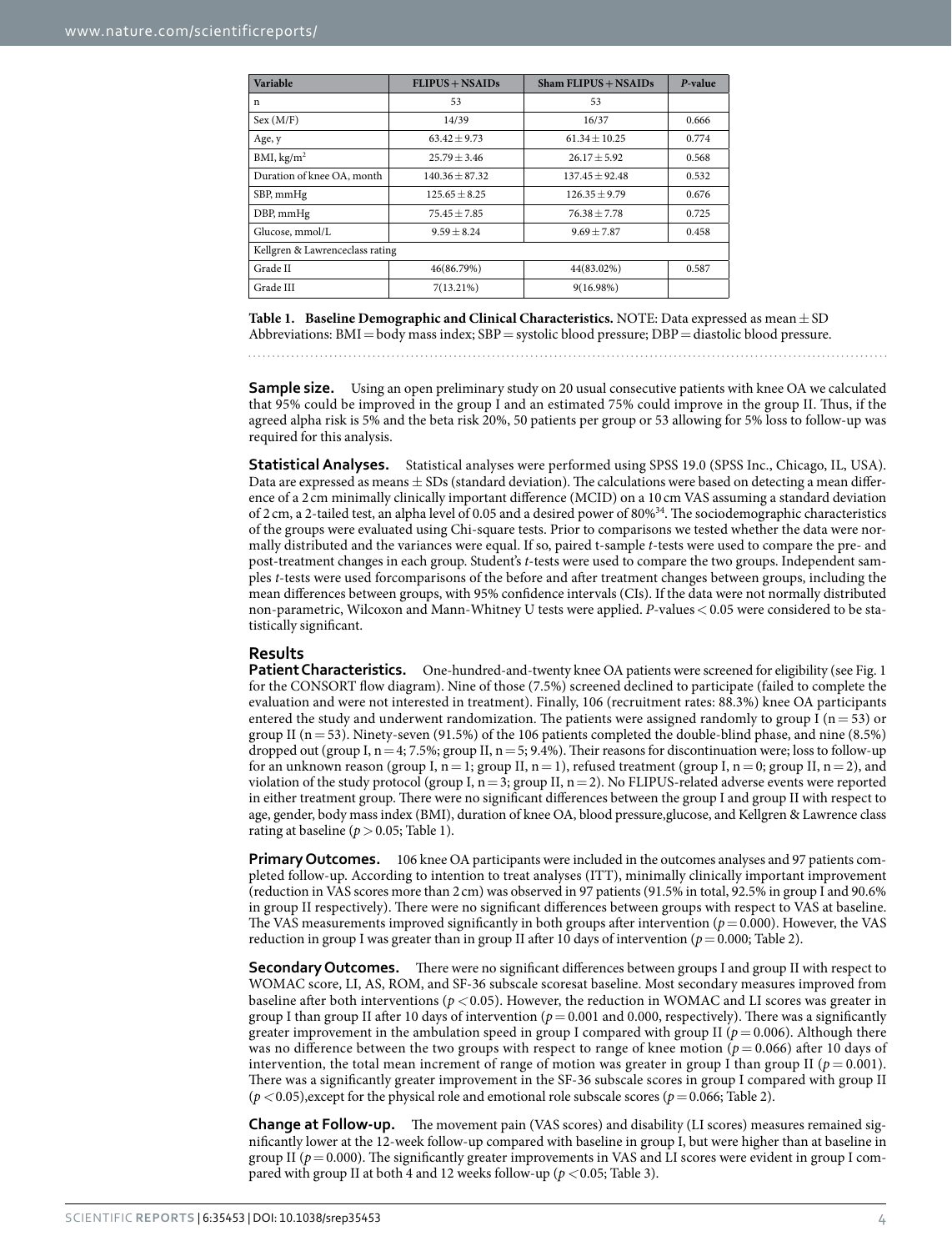<span id="page-4-0"></span>

|                                          | <b>Baseline</b>   |                   | Endpoint                                     |                                            | <b>Between-Group Difference</b> |                  |  |  |
|------------------------------------------|-------------------|-------------------|----------------------------------------------|--------------------------------------------|---------------------------------|------------------|--|--|
| Variable                                 | <b>Group I</b>    | <b>Group II</b>   | <b>Group I</b>                               | <b>Group II</b>                            | Mean 95%CI                      | $\boldsymbol{p}$ |  |  |
| $\mathbf n$                              | 53                | 53                | 49                                           | 48                                         |                                 |                  |  |  |
| <b>Primary Outcome</b>                   |                   |                   |                                              |                                            |                                 |                  |  |  |
| <b>VAS</b>                               | $6.98 \pm 1.06$   | $6.76 \pm 1.02$   | $1.54 \pm 0.81$                              | $2.28 \pm 1.01$                            |                                 | 0.000            |  |  |
| VAS mean change from baseline 95%CI      |                   |                   | $5.44 \pm 0.84$ 5.05<br>to 5.79              | $4.48 \pm 0.84$<br>4.08 to 4.88            | 0.96 0.63 to 1.29               | 0.000            |  |  |
| <b>Secondary Outcome</b>                 |                   |                   |                                              |                                            |                                 |                  |  |  |
| <b>WOMAC</b>                             | $44.34 \pm 10.79$ | $42.42 \pm 9.39$  | $10.92 \pm 8.57$                             | $15.88 \pm 5.26$                           |                                 | 0.001            |  |  |
| WOMAC mean change from baseline 95%CI    |                   |                   | $33.42 \pm 7.9929.55$<br>to 37.29            | $26.54 \pm 5.85$<br>23.52 to 29.56         | 6.88 4.10 to 9.66               | 0.000            |  |  |
| $_{\rm LI}$                              | $7.56 \pm 2.73$   | $7.10 \pm 2.12$   | $1.82 \pm 1.44$                              | $2.66 \pm 1.12$                            |                                 | 0.000            |  |  |
| LI mean change from baseline 95%CI       |                   |                   | $5.74 \pm 1.99$ 4.87<br>to 6.61              | $4.44 \pm 1.39$<br>3.57 to 5.02            | 1.30 0.62 to 1.98               | 0.000            |  |  |
| ROM, degree                              | $127.42 \pm 6.36$ | $127.68 \pm 6.75$ | $130.78 \pm 5.20$                            | $129.14 \pm 6.27$                          |                                 | 0.066            |  |  |
| ROM mean change from baseline 95%CI      |                   |                   | $-3.36 \pm 2.95$<br>$-5.56$ to $-1.05$       | $-1.46 \pm 1.97$<br>$-4.05$ to 1.13        | 1.90 0.90 to 2.90               | 0.001            |  |  |
| AS, m/min                                | $0.61 \pm 0.05$   | $0.65 \pm 0.29$   | $0.91 \pm 0.26$                              | $0.74 \pm 0.32$                            |                                 | 0.006            |  |  |
| AS mean change from baseline 95%CI       |                   |                   | $-0.30 \pm 0.16$<br>$-0.39$ to $-0.21$       | $-0.12 \pm 0.12$<br>$-0.32$ to 0.01        | 0.18 0.13 to 0.24               | 0.000            |  |  |
| SF-36: GH                                | $40.64 \pm 13.58$ | $43.14 \pm 17.12$ | $57.22 \pm 10.37$                            | $45.60 \pm 16.55$                          |                                 | 0.007            |  |  |
| GH mean change from baseline 95%CI       |                   |                   | $16.58 \pm 9.29$<br>$-18.39$ to $-2.21$ )    | $2.46 \pm 5.68$<br>3.09 to $-1.51$         | 14.12 8.38to19.89               | 0.000            |  |  |
| SF-36: PF                                | $54.30 \pm 12.12$ | $57.60 \pm 14.75$ | $81.20 \pm 11.50$                            | $73.00 \pm 11.56$                          |                                 | 0.000            |  |  |
| PF mean change from baseline 95%CI       |                   |                   | $-26.90 \pm 13.32$<br>$-29.89$ to $-6.31$    | $-15.40 \pm 12.32$<br>$-18.37$ to $-4.68$  | 11.50 6.41 to 16.59             | 0.000            |  |  |
| SF-36: RP                                | $38.50 \pm 29.11$ | $42.90 \pm 29.90$ | $51.50 \pm 26.37$                            | $55.23 \pm 19.72$                          |                                 | 0.873            |  |  |
| RP mean change from baseline 95%CI       |                   |                   | $-13.00 \pm 16.24$<br>$-8.36$ to $-19.36$    | $-12.33 \pm 17.69$<br>$-7.76$ to $-18.82$  | 0.67 0.15 to 13.64              | 0.631            |  |  |
| SF-36: RE                                | $48.67 \pm 22.14$ | $43.33 \pm 13.88$ | $63.20 \pm 33.16$                            | $58.21 \pm 25.52$                          |                                 | 0.485            |  |  |
| RE mean change from baseline 95%CI       |                   |                   | $-14.53 \pm 12.13$<br>$-19.36$ to $-10.36$   | $-14.88 \pm 25.03$<br>$-20.16$ to $-12.64$ | $-0.35 - 1.07$ to 8.10          | 0.803            |  |  |
| SF-36: SF                                | $54.75 \pm 14.70$ | $51.75 \pm 13.83$ | $81.00 \pm 15.00$                            | $71.25 \pm 14.34$                          |                                 | 0.001            |  |  |
| SF mean change from baseline 95%CI       |                   |                   | $-26.25 \pm 17.34$<br>$-32.14$ to $-20.36$   | $-19.50 \pm 15.19$<br>$-25.09$ to $-13.91$ | 6.75 0.28 to 13.22              | 0.047            |  |  |
| SF-36: BP                                | $31.30 \pm 13.03$ | $34.46 \pm 13.11$ | $68.31 \pm 11.56$                            | $55.22 \pm 11.32$                          |                                 | 0.000            |  |  |
| BP mean change from baseline 95%CI       |                   |                   | $-37.01 \pm 14.44$<br>$-41.90$ to $-32.12$   | $-20.76 \pm 9.49$<br>$-31.43$ to $-12.52$  | 16.25 11.39 to 21.11            | 0.000            |  |  |
| SF-36: Vitality                          | $44.00 \pm 15.12$ | $40.80 \pm 11.44$ | $65.62 \pm 11.39$                            | $56.70 \pm 10.86$                          |                                 | 0.000            |  |  |
| Vitality mean change from baseline 95%CI |                   |                   | $-21.62 \pm 12.35$<br>$-26.93 -$ to $-16.31$ | $-15.90 \pm 9.41$<br>$-20.33$ to $-11.47$  | 5.72 1.36 to 10.07              | 0.024            |  |  |
| SF-36: MH                                | $42.64 \pm 13.51$ | $41.36 \pm 10.74$ | $68.06 \pm 10.45$                            | $59.60 \pm 10.39$                          |                                 | 0.000            |  |  |
| MH mean change from baseline 95%CI       |                   |                   | $-23.64 \pm 12.42$<br>$-31.65$ to $-20.11$   | $-18.66 \pm 7.55$<br>$-22.48$ to $-14.84$  | 4.98 0.90 to 9.06               | 0.007            |  |  |

**Table 2. Primary and Secondary Outcomes Mean Differences in Change From Baseline.** \* Mean difference between groups in change from baseline scores. NOTE. Values are mean  $\pm$  SD Abbreviations: VAS = visual analog scale;  $\text{WOMAC}$  = Western Ontario and McMaster Universities Osteoarthritis Index; LI = Lequesne index;  $ROM = range$  of motion;  $AS =$  ambulation speed;  $SF-36 =$  short form 36 item general health questionnaire; GH=general health; PF=physical function; RP=role physical; RE=role emotional; SF=social function;  $BP =$  bodily pain;  $MH =$  mental health.

. . . . . . . . . . . . . . .

<span id="page-4-1"></span>

|                          | VAS scores      |               |               | LI sores |                 |                 |                 |         |
|--------------------------|-----------------|---------------|---------------|----------|-----------------|-----------------|-----------------|---------|
|                          | <b>Baseline</b> | 4 weeks       | 12 weeks      | P-value  | <b>Baseline</b> | 4 weeks         | 12 weeks        | P-value |
| $FLIPUS + NSAIDS$        | $6.98 + 1.06$   | $2.36 + 1.22$ | $6.42 + 1.57$ | 0.000    | $7.56 \pm 2.73$ | $2.76 \pm 1.71$ | $6.78 + 2.48$   | 0.000   |
| $Sham$ FLIPUS $+$ NSAIDs | $6.76 \pm 1.02$ | $4.12 + 0.75$ | $7.18 + 0.94$ | 0.000    | $7.10 + 2.12$   | $3.96 \pm 0.90$ | $7.84 \pm 1.56$ | 0.000   |
| P-value                  | 0.396           | 0.000         | 0.007         |          | 0.460           | 0.000           | 0.006           |         |

**Table 3. VAS and LI score measures after 4 and 12 weeks of follow-up.** NOTE. Values are mean±SD. Abbreviations:  $VAS =$  visual analog scale;  $LI =$  Lequesne index.

**Adverse Events.** Minor and short lived NSAID (diclofenac sodium)-related adverse events were reported during the interventions. In group I these included headache and dizziness (2%), vertigo (2%), and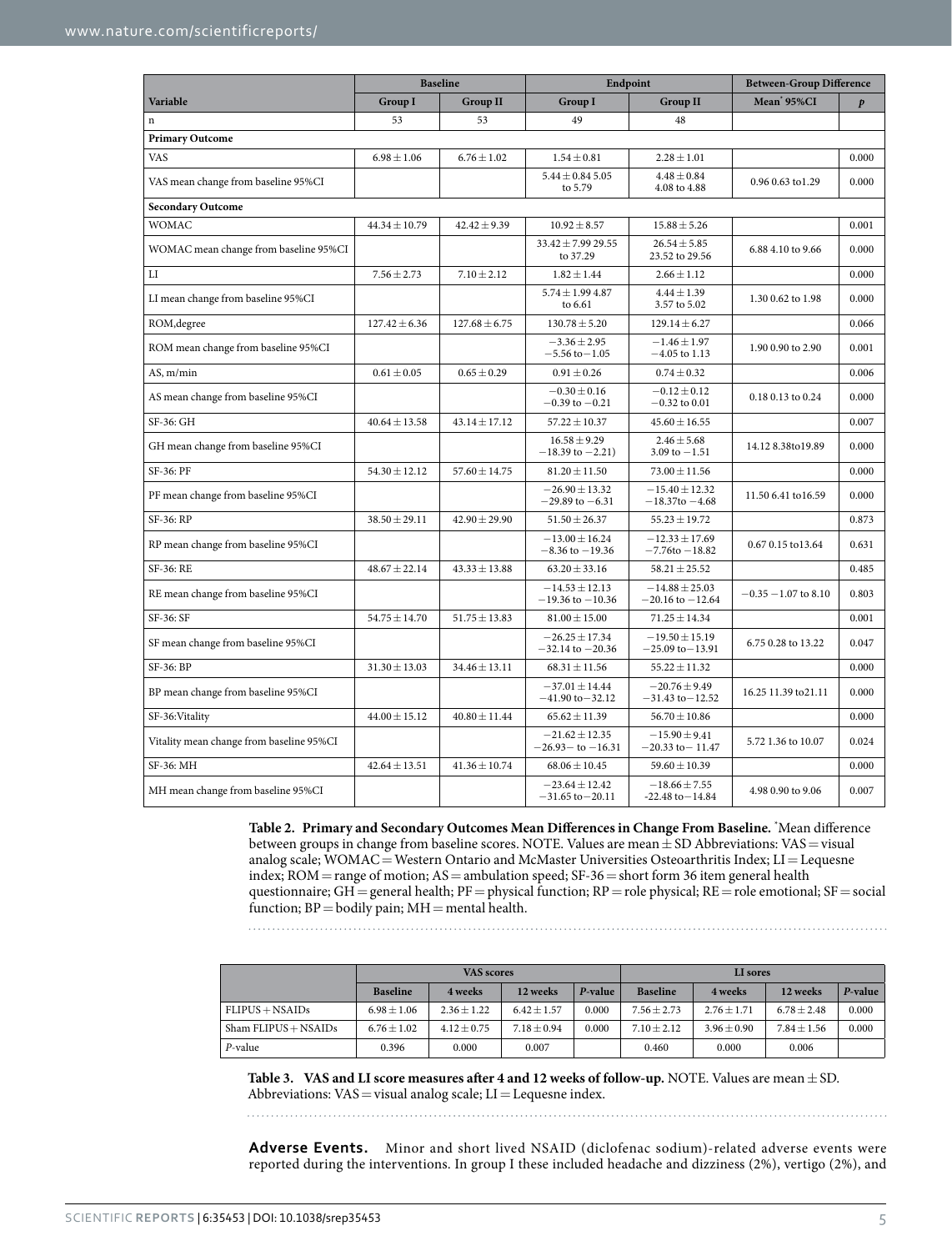gastrointestinal symptoms (13%). In group II these included vertigo (2%), transaminase elevation (2%), and gastrointestinal symptoms (15%). There were no significant differences between the two groups with respect to NSAID (diclofenac sodium)-related adverse, and no FLIPUS-related adverse events were found during and after interventions in either group.

#### **Discussion**

OA is caused by bone breakdown and cartilage degeneration, including fibrosis, cracks, ulcers, and even loss of the full thickness of the articular cartilage<sup>28</sup>. Compared with drugs or surgery, US is preferred for its non-invasiveness, minimal adverse effects, and cost-effectiveness. Despite the popularity of US therapy for the treatment of knee OA, its clinical efficacy is somewhat controversial<sup>35</sup>.

The biological actions of US may vary widely depending on the physical parameters of US. In previous studies continuous ultrasonic waves with frequencies of 1 or  $1.5 \text{ MHz}^{20,23,36-39}$  $1.5 \text{ MHz}^{20,23,36-39}$  $1.5 \text{ MHz}^{20,23,36-39}$  $1.5 \text{ MHz}^{20,23,36-39}$  and  $1-2.5 \text{ W/cm}^{220,23,36-39}$  $1-2.5 \text{ W/cm}^{220,23,36-39}$  $1-2.5 \text{ W/cm}^{220,23,36-39}$  $1-2.5 \text{ W/cm}^{220,23,36-39}$  $1-2.5 \text{ W/cm}^{220,23,36-39}$  were applied. Knee OA not only affects the articular cartilage, but also involves the entire joint including the subchondral bone, synovial membrane, ligaments, joint capsule, and periarticular muscles. Therefore, previous studies selected the tendons and muscles around the knee joint for unfocused US application, including locations of tendinopathy and enthesopath[y23](#page-7-15)[,37](#page-7-17)[,39.](#page-7-18) The biological effects of unfocused US are mainly considered to be thermal, which alleviates various muscles and tendons spasm<sup>38</sup>. However, the thermal effects of US for alleviating muscle and tendon spasms are limited for knee  $OA^{38}$  $OA^{38}$  $OA^{38}$ . Muscle does not absorb energy well because of its homogeneity, high water content, and low collagen content, and heating muscles and tendons involves treating a larger area than unfocused US can heat effectively<sup>38</sup>. Although cartilage degeneration is the primary problem in knee OA, in clinical practice few studies have focused US therapy on articular cartilage directly. Although the pressurewaves propagated by US transfer mechanical energy into tissue[40](#page-7-20),[41](#page-7-21), a traditional unfocused US therapeutic regimen using higher frequency ( $\geq$ 1 MHz) ultrasonic waves barely propagates through the bone and fails to deliver US energy into the articular cartilage. In addition, energy from unfocused US can diffuse and destroy adjacentstructures<sup>[42](#page-7-22)</sup>

Interestingly, our previous *in vivo* experiment<sup>29</sup> demonstrated that the main biological effects of FLIPUS (using a spatial and temporal mean intensity of  $120 \text{ mW/cm}^2$ , a frequency of 0.6 MHz, a pulse repetition frequency of 300Hz, and a 20% duty cycle) are mechanical, which could be quite different from the biological effects of US reported in other previous studies (thermal effects). We also revealed that FLIPUS at 0.6MHz could propagate through the patella andsoft tissue to stimulate the cartilage directly, and also protect cartilage by decreasing the joint effusion volume, pro-inflammatory mediators, cell apoptosis, and also inducing cell proliferation<sup>29</sup>. Recently, pulsed US applied using a low intensity  $(<1 W/cm<sup>2</sup>)$  and low frequency  $(<1 MHz)$  had a positive effect on patients with knee OA, including alleviating joint symptoms, relieving joint swelling, increasing joint mobility, and reducing inflammation<sup>28</sup>. However, in clinical practice fewinvestigations have been conducted into the application of FLIPUS to the degenerated cartilage of patients with knee OA. Therefore, the current randomized, double-blind, placebo-controlled trial was conducted to evaluate the effectiveness of FLIPUS for the treatment of patients with symptomatic knee OA. This is the first study investigating the use of FLIPUS for degenerative cartilage in a clinical trial setting. Because of the controversial clinical efficacy of US, we used NSAIDs in both groups to avoid any potential nonintervention since the AAOS recommends NSAIDs for patients with symptomatic knee OA.

In addition to the physical parameters of FLIPUS, selecting the location for ultrasonic energy application is another key consideration with treatment. Previous studies have suggested that ST35 is a common point for treating pain in the knee joints and knee-related disorders<sup>43-46</sup>, whereas EX-LE4 is used for the treatment of both knee pain and knee arthritis<sup>[47](#page-7-24)</sup>. The interior and lateral knee joint space affords an adequate acoustic channel that allows ultrasonic energy to be transferred to the surface of the intra-articular degenerative cartilage. In the current study both pain and joint function improved, after total treatment duration and follow-up after 3 months, in only patients that received FLIPUS + diclofenac sodium sustained-release tablets. Compared with sham, patients receiving FLIPUS treatment showed statistically significant improvements in all pain, knee functional ability, disability, ambulation activity, and HRQoL measurements. There were no FLIPUS-related adverse events during or after interventions. Based on these results, we conclude that FLIPUS therapy is a safe and effective treatment modality for pain relief and improving functions and HRQoL in patients with symptomatic knee OA.

Individuals with knee OA often complain of joint pain, stiffness, and difficulty with purposeful movement. Pain is not only the predominant symptom of knee OA, but also the main reason for medical consultation. The pain could be caused by several conditions, including loss of articular cartilage, capsular distension by effusion that leads to mechanical pain<sup>[48](#page-7-25)</sup>, patellar and associated syndromes such as anserine bursitis or prepatellar bur-sitis due to inflammatory mediators and inflammatory pain<sup>[49](#page-7-26)</sup>, and micro fractures and subchondral fractures<sup>22</sup>. In the current study the most striking effect of FLIPUS was pain reduction, which is consistent with previous studies<sup>[21](#page-7-27),[23](#page-7-15),[24](#page-7-28),[50](#page-7-29)</sup>. In the current study the VAS pain scores improved in both groups. However, the VAS reduction was greater in group I than group II both after 10 days of intervention and during the follow-up period. In our results, small differences were found between groups  $(5.44 \pm 0.84 \text{ vs } 4.48 \pm 0.84)$  because minor changes of VAS scores were detected when patients feel low pain after treatment<sup>51</sup> (VAS  $\leq$  3/10, VAS scores were 1.54  $\pm$  0.81 vs  $2.28 \pm 1.01$  at endpoint respectively). The lower the severity of patient pain, the less obvious changes of VAS scores are found. We believe FLIPUS + NSAIDs could relieve pain more intensely than NSAIDs alone from the clinical significance we found, though small differences were found between groups at endpoint. We believe a number of ultrasonic effects can relieve pain. First, FLIPUS significantly increases extracellular matrix (ECM) production by downregulating chondrocyte apoptosis and upregulating cell proliferation, which both improve ECM preservation<sup>29</sup>. Second, FLIPUS can reduce effusion volumes to relieve mechanical pain<sup>29</sup>. Finally, FLIPUS might attenuate the release of inflammatory mediators (prostaglandin E2 and nitric oxide) and keeping them low over time, which could relieve inflammatory pain<sup>29</sup>.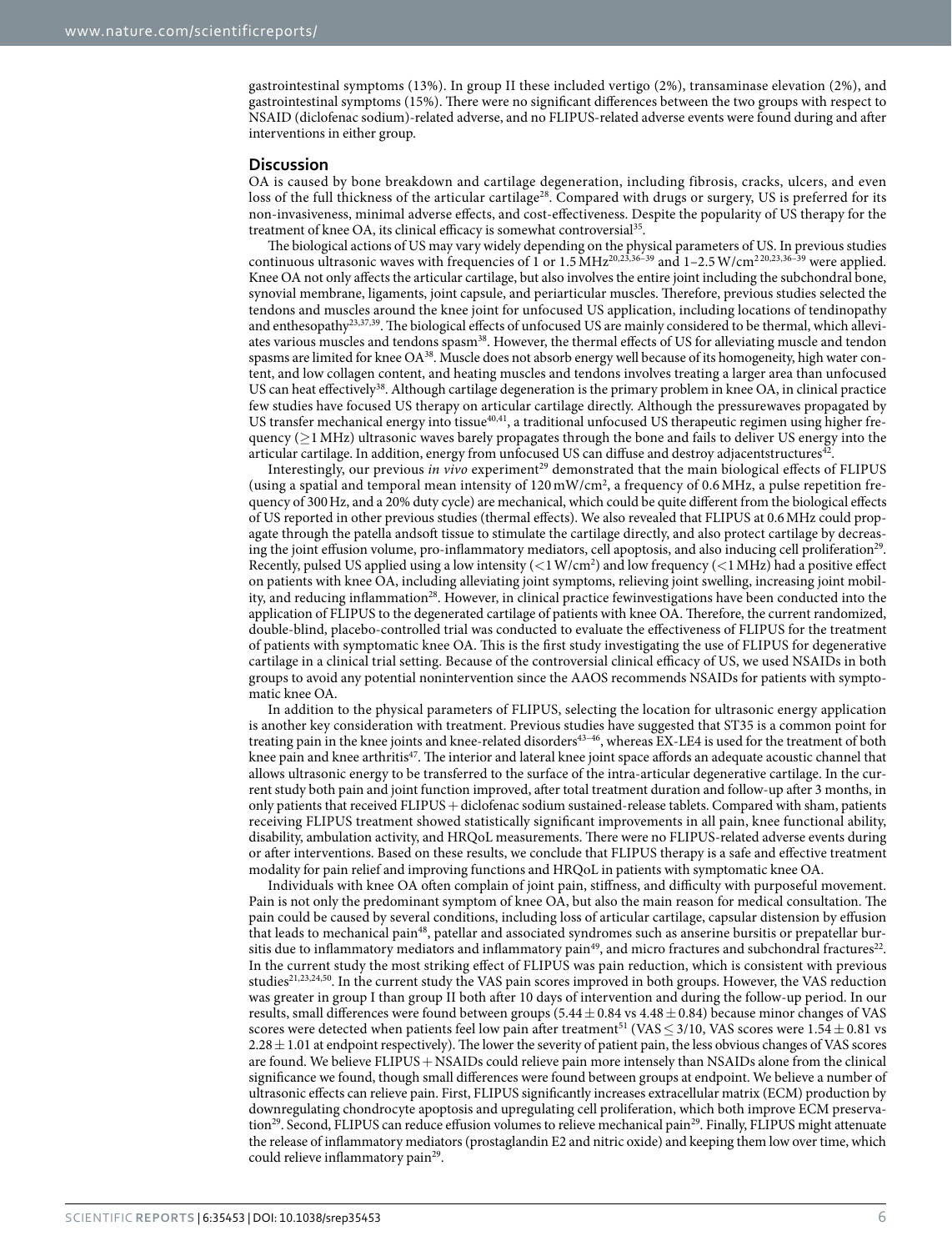Ambulation speed and joint ROM are important indicators of functional performance<sup>39</sup>, and restricted flexion of the knee appears to be an important determinant of disability in patients with  $OA<sup>52</sup>$ . The soft tissue around the knee OA may become fibrotic, contracted, or shortened when subjected to immobilization or inactivity due to joint pain, thereby decreasing the ROM and decreasing the patient's ability to walk<sup>[22](#page-7-12)</sup>. A previous study found strong correlations between knee joint ROM and disability<sup>[53](#page-8-1)</sup>. Furthermore, restricted flexion of the knees was a strong risk factor for locomotor disability during activities including walking and climbing stairs<sup>54</sup>. Previous studies suggested the use of WOMAC for assessing the functional ability of the knee in patients with knee OA<sup>55,56</sup>, and the culturally and linguistically validated Chinese version of the WOMAC for mainland China was psychometrically robust in its validity, reliability, and sensitivity to change for patients with knee OA[57](#page-8-5).

The LI has been validated and is used for assessing kneedisability in patients with knee OA[58](#page-8-6). In the current study, the improvement in functional and disability status according to WOMAC and LI scores was significantly different in both groups after treatment compared with at baseline. However, the reduction in WOMAC and LI scores was greater in group I compared with group II both after 10 days of intervention and during follow-up. We also found that significantly greater improvements in ambulation speed and increment range of motion were evident in group I compared with group II. We hypothesize that the improved function and disability were attributable to the ability of ultrasonic waves to relieve pain. Therefore, the combination of FLIPUS and NSAIDs had better analgesia effects than NSAIDs alone.

Because of pain, loss of joint function, anddeformities, patients with knee OA have been reported to gradually reduce their physical activity, which consequently worsens their quality of life<sup>59,60</sup>. In the current study, HRQoL was assessed in knee OA patients using SF-36. The SF-36 was originally developed as an instrument for health surveying, and it has been used widely as a sensitive health status measure for clinical evaluation<sup>61</sup>. The SF-36 contains eight domains: the first four (physical function, physical role, bodily pain, and general health perceptions) assess physical health, and the last four (vitality, social function, emotional role, and mental health) assess mental health<sup>62</sup>. Several previous studies have revealed that pain severity, disability, and loss of joint function are negatively associated with quality of life in patients with OA<sup>[61](#page-8-9),[62](#page-8-10)</sup>. In the current study there were significant differences between the two groups in six domains (general health, physical function, social function, bodily pain, vitality, and mental health) in SF-36. This suggests that FLIPUS and NSAIDs could improve HRQoL in patients with knee OA significantly compared with NSAIDs alone. Improvements in the HRQoL of patients with knee OA are due to pain relief and improved functional ability after the application of FLIPUS. In addition, the current data showed that there were no differences between the two groups with respect to the physical role and emotional role sub-scale scores because, even in the presence of severe joint pain and disability, the patients maintained their work activities and domestic chores during the study period.

No adverse effects have been reported with US in previous trials, and the current data suggest that US therapy is safe<sup>[20](#page-7-2),[35](#page-7-14),50</sup>. Similarly, no adverse events occurred during or after the FLIPUS treatment in the current study; therefore FLIPUS can be used safely in patients with knee OA.

In the current study, FLIPUS proved to be a safe and effective treatment modality for relieving pain, however,it has become clear that one cannot conclude a pain treatment is clinically significant based strictlyon statistical significance<sup>63</sup>. As such, the minimal clinically important difference (MCID) of VAS has been accounted for. The minimal detectable change (MDC) scores for the VAS in the group I was very high at the end of the treatment and 4 weeks later; the scores were greater than 4.5 cm. This change was greater than that of the minimal clinically important difference of 2.0 cm<sup>64</sup> and our results are clinically significant. However, MDC scores for the VAS in both groups were lower than 2 cm 12 weeks later. These results indicated pain reduction of FLIPUS lasted for about 4 weeks after treatment.

The present study has some limitations that should be discussed. First, all participants included this study were enrolled from a single center, and there was a relatively small sample size. Therefore, future studies with larger populations and a multi-center clinical trial are needed. Second, the long-term effectiveness of FLIPUS should also be assessed in a continuing study. Third, we compared effectiveness between combination of FLIPUS+ NSAIDs and NSAIDs in current study. The difference effectiveness between FLIPUS and NSAIDs on the functional status of patients with KOA is not clear which will be investigated in our future continuing study. Finally, the physical parameters of FLIPUS used in this trial were based on our previous *in vivo* experiment<sup>[37](#page-7-17)</sup>, and an important direction for future research is elucidating the optimum acoustic exposure parameters of FLIPUS in patients.

In conclusion, the current study revealed that FLIPUS is a safe and effective treatment modality that causes pain relief and improves function and HRQoL in patients with knee OA. This study makes a contribution that may have important implications for future US research, particularly in terms of managing knee pain, stiffness, physical function, and HRQoL in knee OA.

#### **References**

- <span id="page-6-0"></span>1. Woolf, A. & Pfleger, B. Burden of major musculoskeletal conditions. *Bull World Health Organ*. **81,** 646–656 (2003).
- <span id="page-6-1"></span>2. Murra, C. J. L. & Lopez, A. D. The Global Burden of Disease. vol 1.Cambridge, Harvard University Press, 1996.
- <span id="page-6-3"></span><span id="page-6-2"></span>3. Matthews, G. L. & Hunter, D. J. Emerging drugs for osteoarthritis. *Expert Opin Emerg Drugs*. **16,** 479–491 (2011). 4. Zhang, W. *et al.* OARSI recommendations for the management of hip and knee osteoarthritis: Part III: changes in evidence following
- systematic cumulative update of research published through January 2009. *Osteoarthritis Cartilage*. **18,** 476–499 (2010). 5. Zhang, W. *et al.* OARSI recommendations for the management of hip and knee osteoarthritis, part I: critical appraisal of existing
- <span id="page-6-5"></span><span id="page-6-4"></span>treatment guidelines and systematic review of current research evidence. *Osteoarthritis Cartilage*. **15,** 981–1000 (2007).
- 6. Zhang, W. *et al.* OARSI recommendations for the management of hip and knee osteoarthritis, Part II: OARSI evidence-based, expert consensus guidelines. *Osteoarthritis Cartilage*. **16,** 137–162 (2008).
- <span id="page-6-6"></span>7. Ter Haar, G. Therapeutic ultrasound. *Eur J Ultrasound*. **9,** 3–9 (1999).
- <span id="page-6-8"></span><span id="page-6-7"></span>8. van der Windt, D. A. *et al.* Ultrasound therapy for musculoskeletal disorders: a systematic review. *Pain*. **81,** 257–271 (1999).
- 9. Cook, S. D. *et al.* Improved cartilage repair after treatment with low intensity pulsed ultrasound. *Clin Orthop Relat Res*. **391,** (Suppl).S231–S243 (2001).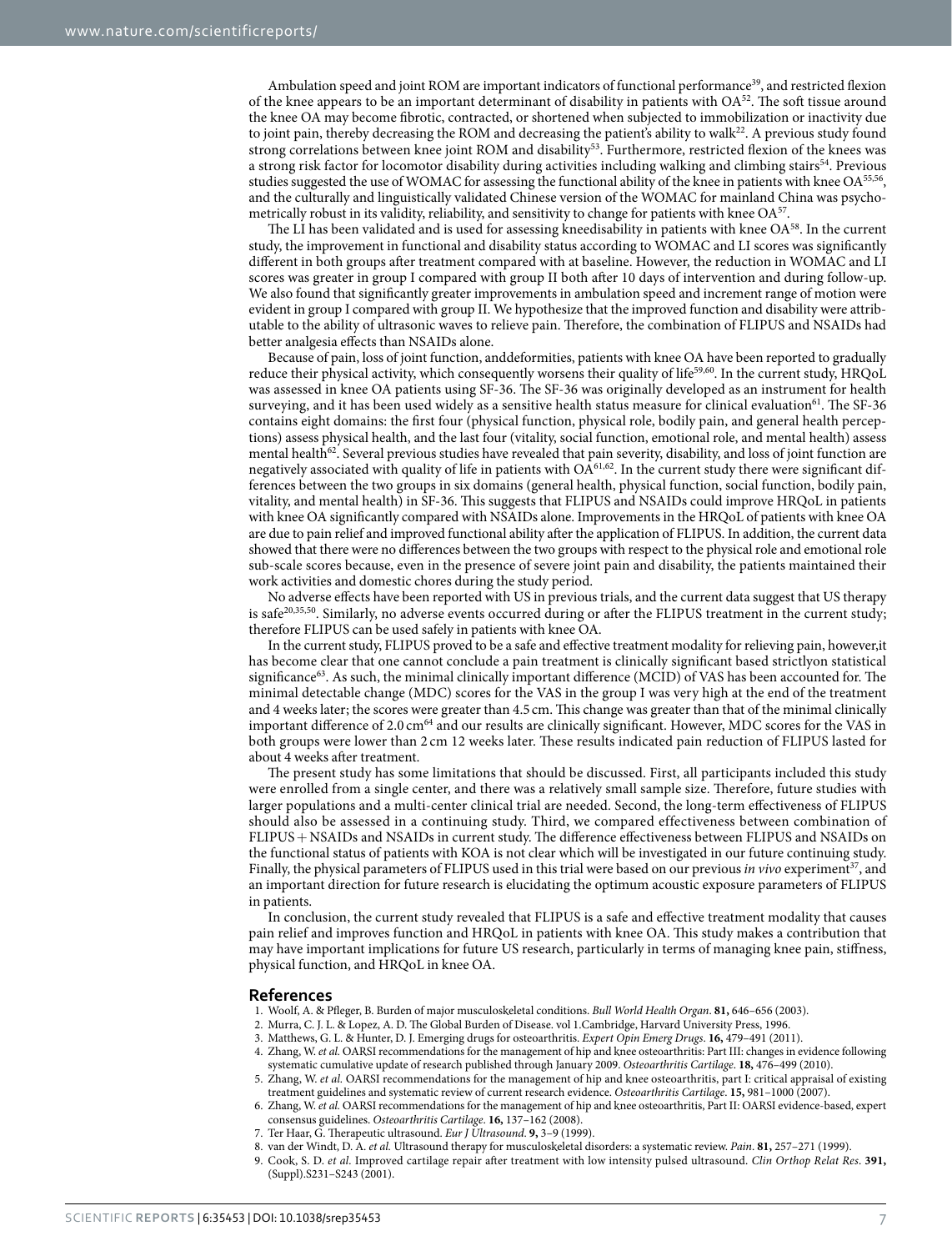- 10. Cui, J. H., Park, K., Park, S. R. & Min, B. H. Effects of low-intensity ultrasound on chondrogenic differentiation of mesenchymal stem cells embedded in polyglycolic acid: an *in vivo* study. *Tissue Eng*. **12,** 75–82 (2006).
- 11. Huang, M. H., Ding, H. J., Chai, C. Y., Huang, Y. F. & Yang, R. C. Effects of sonication on articular cartilage in experimental osteoarthritis. *J Rheumatol*. **24,** 1978–1984 (1997).
- 12. Huang, M. H., Yang, R. C., Ding, H. J. & Chai, C. Y. Ultrasound effect on level of stress proteins and arthritic histology in experimental arthritis. *Arch Phys Med Rehabil*. **80,** 551–556 (1999).
- 13. Gurkan, I. *et al.* Modification of osteoarthritis in the guinea pig with pulsed low-intensity ultrasound treatment. *Osteoarthritis Cartilage*. **18,** 724–733 (2010).
- 14. Naito, K. *et al.* Low-intensity pulsed ultrasound (LIPUS) increases the articular cartilage type II collagen in a rat osteoarthritis model. *J Orthop Res*. **28,** 361–369 (2010).
- <span id="page-7-0"></span>15. Baker, K. G., Robertson, V. J. & Duck, F. A. A review of therapeutic ultrasound: biophysical effects. *Phys Ther*. **81,** 1351–1358 (2001).
- 16. Srbely, J. Z. *et al.* Stimulation of myofascial trigger points with ultrasound induces segmental antinociceptive effects: a randomized controlled study. *Pain*. **139,** 260–266 (2008).
- 17. Rutjes, A. W., Nüesch, E., Sterchi, R. & Jüni, P. Therapeutic ultrasound for osteoarthritis of the knee or hip (Review). *Cochrane Database Syst Rev*. **20,** CD003132 (2010).
- 18. Johns, L. D. Nonthermal effects of therapeutic ultrasound:the frequency resonance hypothesis. *J Athl Train*. **37,** 293–299 (2002).
- <span id="page-7-1"></span>19. Zeng, C. *et al.* Effectiveness of continuous and pulsed ultrasound for the management of knee osteoarthritis: Systematic review and network meta-analysis. *Osteoarthritis Cartilage*. **22,** 1090–1099 (2014).
- <span id="page-7-2"></span>20. Cetin, N., Aytar, A., Atalay, A. & Akman, M. N. Comparing hot pack, short-wave diathermy, ultrasound, and TENS on isokinetic strength, pain, and functional status of women with osteoarthritic knees: a single-blind, randomized, controlled trial. *Am J Phys Med Rehabil*. **87,** 443–451 (2008).
- <span id="page-7-27"></span>21. Kozanoglu, E., Basaran, S., Guzel, R. & Guler-Uysal, F. Short term efficacy of ibuprofen phonophoresis versus continuous ultrasound therapy in knee osteoarthritis. *Swiss Med Wkly*. **133,** 333–338 (2003).
- <span id="page-7-12"></span>22. Huang, M. H., Yang, R. C., Lee, C. L., Chen, T. W. & Wang, M. C. Preliminary results of integrated therapy for patients with knee osteoarthritis. *Arthritis Rheum*. **53,** 812–820 (2005).
- <span id="page-7-15"></span>23. Huang, M. H., Lin, Y. S., Lee, C. L. & Yang, R. C. Use of ultrasound to increase effectiveness of isokinetic exercise for knee osteoarthritis. *Arch Phys Med Rehabil*. **86,** 1545–1551 (2005).
- <span id="page-7-28"></span>24. Ozgonenel, L., Aytekin, E. & Durmusoglu, G. A double-blind trial of clinical effects of therapeutic ultrasound in knee osteoarthritis. *Ultrasound Med Biol*. **35,** 44–49 (2009).
- <span id="page-7-3"></span>25. Hochberg, M. C. *et al.* Guidelines for the medical management of osteoarthritis. Part II. Osteoarthritis of knee. American College of Rheumatology. *Arthritis Rheum*. **38,** 1541–1546 (1995).
- <span id="page-7-4"></span>26. Kellgren, J. H. & Lawrence, J. S. Radiological assessment of osteoarthrosis. *Ann Rheum Dis*. **16,** 494–502 (1957).
- <span id="page-7-5"></span>27. Moher, D. *et al.* CONSORT 2010 explanation and elaboration: updated guidelines for reporting parallel group randomised trials. BMJ.340,c869 (2010).
- <span id="page-7-6"></span>28. Yang, P. F. *et al.* Efficacy of ultrasound in the treatment of osteoarthritis of the knee. *Orthop Surg*. **3,** 181–187 (2011).
- <span id="page-7-7"></span>29. Jia, L., Chen, J., Wang, Y., Zhang, Y. & Chen, W. Focused low-intensity pulsed ultrasound affects extracellular matrix degradation via decreasing chondrocyte apoptosis and inflammatory mediators in a surgically induced osteoarthritic rabbit model. *Ultrasound Med Biol*. **42,** 208–219 (2015).
- <span id="page-7-8"></span>30. Yoo, S. S. *et al.* Focused ultrasound modulates region-specific brain activity. *Neuroimage*. **56,** 1267–1275 (2011).
- <span id="page-7-9"></span>31. Hochberg, M. C. *et al.* American College of Rheumatology 2012 recommendations for the use of nonpharmacologic and pharmacologic therapies in osteoarthritis of the hand, hip, and knee. *Arthritis Care Res (Hoboken)*. **64,** 465–74 (2012).
- <span id="page-7-10"></span>32. Carlsson, A. M. Assessment of chronic pain. I. Aspects of the reliability and validity of the visual analog scale. *Pain*. **16,** 87–101 (1983).
- <span id="page-7-11"></span>33. Rothstein, J. M., Miller, P. J. & Roettger, R. F. Goniometric reliability in a clinical setting: elbow and knee measurements. *Phys Ther*. **63,** 1611–1615 (1983).
- <span id="page-7-13"></span>34. Pillastrini, P. *et al.* Effectiveness of neuromuscular taping on painful hemiplegic shoulder: a randomised clinical trial. *Disabil Rehabil*. **38,** 1603–1609 (2016).
- <span id="page-7-14"></span>35. Ozgönenel, L., Aytekin, E. & Durmuşoglu, G. A double-blind trial of clinical effects of therapeutic ultrasound in knee osteoarthritis. *Ultrasound Med Biol*. **35,** 44–49 (2009).
- <span id="page-7-16"></span>36. Park, K., Hoffmeister, B., Han, D. K. & Hasty, K. Therapeutic ultrasound effects on interleukin-1beta stimulated cartilage construct *in vitro*. *Ultrasound Med Biol*. **33,** 286–295 (2007).
- <span id="page-7-17"></span>37. Cakir, S. *et al.* Efficacy of therapeutic ultrasound for the management of knee osteoarthritis: a randomized, controlled, and doubleblind study. *Am J Phys Med Rehabil*. **93,** 405–412 (2014).
- <span id="page-7-19"></span>38. Falconer, J., Hayes, K. W. & Chang, R. W. Effect of ultrasound on mobility in osteoarthritis of the knee. A randomized clinical trial. *Arthritis Care Res*. **5,** 29–35 (1992).
- <span id="page-7-18"></span>39. Ulus, Y. *et al.* Therapeutic ultrasound versus sham ultrasound for the management of patients with knee osteoarthritis: a randomized double-blind controlled clinical study. *Int J Rheum Dis*. **15,** 197–206 (2012).
- <span id="page-7-20"></span>40. Gleizal, A., Li, S., Pialat, J. B. & Beziat, J. L. Transcriptional expression of calvarial bone after treatment with low-intensity ultrasound: An *in vitro* study. *Ultrasound Med Biol*. **32,** 1569–1574 (2006).
- <span id="page-7-21"></span>41. Reher, P., Elbeshir, el-NI., Harvey,W., Meghji, S. & Harris, M. The stimulation of bone formation *in vitro* by therapeutic ultrasound. *Ultrasound Med Biol*. **23,** 1251–1258 (1997).
- <span id="page-7-22"></span>42. Jung, Y. J. *et al.* Focused low-intensity pulsed ultrasound enhances bone regeneration in rat calvarial bone defect through enhancement of cell proliferation. *Ultrasound Med Biol*. **41,** 999–1007 (2015).
- <span id="page-7-23"></span>43. Berman, B. M. *et al.* Effectiveness of acupuncture as adjunctive therapy in osteoarthritis of the knee: a randomized, controlled trial. *Ann Intern Med*. **141,** 901–910 (2004).
- 44. Tukmachi, E., Jubb, R., Dempsey, E. & Jones, P. The effect of acupuncture on the symptoms of knee osteoarthritis-an open randomised controlled study. *Acupunct Med*. **22,** 14–22 (2004).
- 45. Sangdee, C. *et al.* Electroacupuncture versus diclofenac in symptomatic treatment of osteoarthritis of the knee: a randomized controlled trial. *BMC Complement Altern Med*. **2,** 3 (2002).
- 46. Shen, X. *et al.* Effect of combined laser acupuncture on knee osteoarthritis: a pilot study. *Laser Med Sci*. **24,** 129–136 (2009).
- <span id="page-7-24"></span>47. Taechaarpornkul, W., Suvapan, D., Theppanom, C., Chanthipwaree, C. & Chirawatkul, A. Comparison of the effectiveness of six and two acupuncture point regimens in osteoarthritis of the knee: a randomised trial. *Acupunct Med*. **27,** 3–8 (2009).
- <span id="page-7-25"></span>48. Chan, K. K., Sit, R. W., Wu, R. W. & Ngai, A. H. Clinical, radiological and ultrasonographic findings related to knee pain in osteoarthritis. *PLoS One*. **9,** e92901 (2014).
- <span id="page-7-26"></span>49. Schaible, H. G. & Schmidt, R. F. Excitation and sensitization of fine articular afferents from cat's knee joint by prostaglandin E2. *J Physiol*. **403,** 91–104 (1988).
- <span id="page-7-29"></span>50. Tascioglu, F., Kuzgun, S., Armagan, O. & Ogutler, G. Short term effectiveness of ultrasound therapy in knee osteoarthritis. *J Int Med Res*. **38,** 1233–1242 (2010).
- <span id="page-7-30"></span>51. Farrar, J. T., Pritchett, Y. L. & Robinson, M. The clinical importance of changes in the 0 to 10 numeric rating scale for worst, least, and average pain intensity: analyses of data from clinical trials of duloxetine in pain disorders. *J Pain.* **11,** 109–118 (2010).